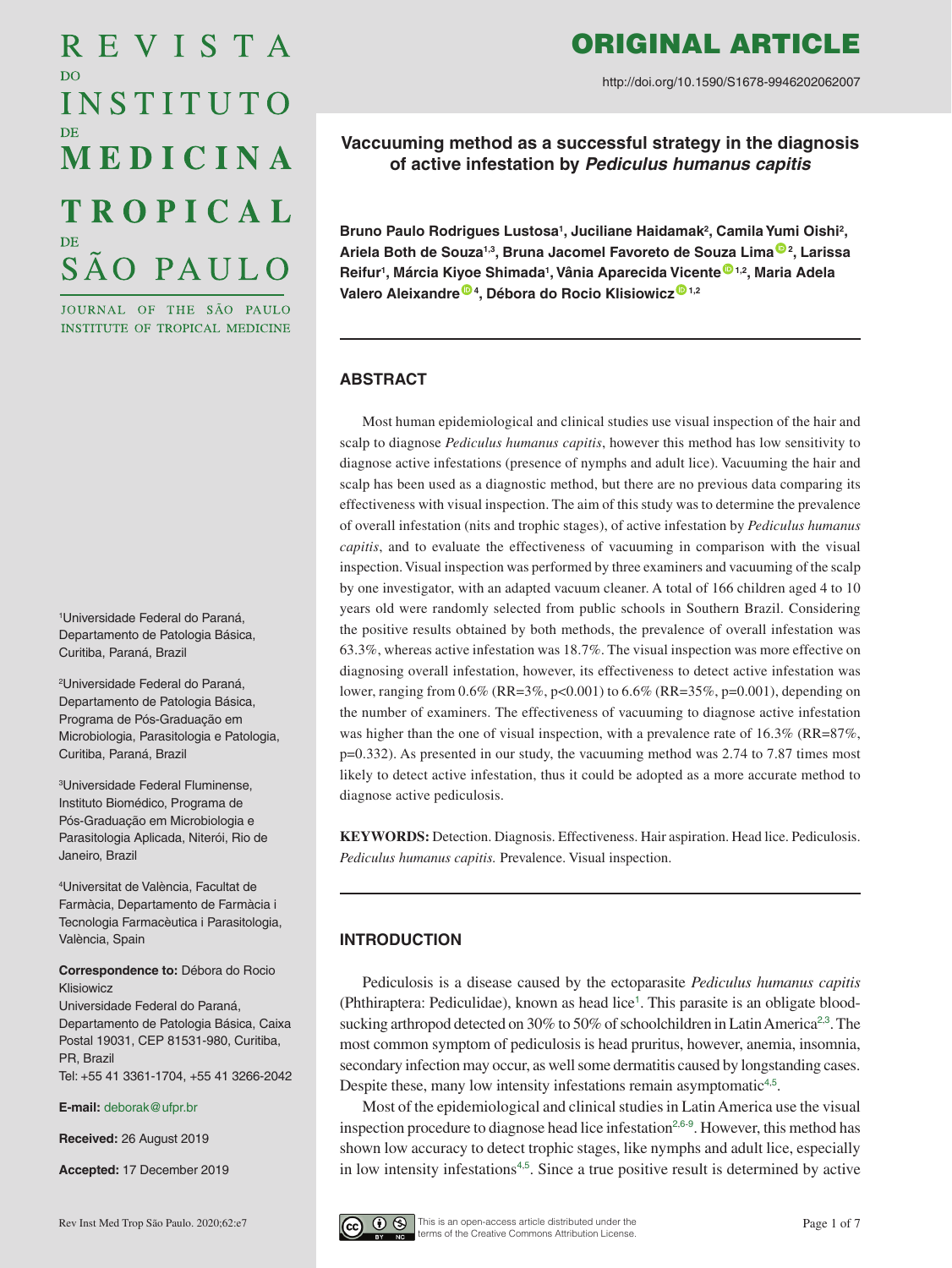pediculosis, which is acknowledged by the presence of trophic stages, many children are misdiagnosed by this method $5,10,11$ .

<span id="page-1-3"></span><span id="page-1-1"></span><span id="page-1-0"></span>Other methodologies have been tested to improve the finding of active infestations, such as the combination with plastic or metal teeth head-lice comb<sup>11-13</sup>, a self-report diagnosis with standardized questionnaire<sup> $14,15$ </sup>, and the use of an vacuuming apparatus to remove the head lice more easily<sup>16,17</sup>. The vacuum apparatus was used in a previous survey, but its efficacy was not tested $17$ .

<span id="page-1-6"></span><span id="page-1-5"></span>Therefore, the aim of this study was to evaluate the effectiveness of the vacuuming apparatus, in addition to determining the prevalence of overall pediculosis (presence of nits and trophic stages) and active pediculosis in children from cities around Curitiba, Parana State, Southern Brazil.

# **MATERIALS AND METHODS**

#### Ethical standards

This study was performed in accordance with the ethical standards of the 1964 Helsiki Declaration and with the Resolution 466/2012 from the National Health Council on Ethics in Research with human beings. The study was also approved by the Research Ethics Committee of the Federal University of Parana, under registration Nº CAAE 38757614.9.0000.0102. A written informed consent was obtained from all the participants involved in the study and their legal guardians.

<span id="page-1-7"></span>The study was conducted in two cities from the metropolitan area of Curitiba, Parana State, Southern Brazil: Almirante Tamandare (25º19'09"S 49º18'14"W) and Lapa (25º45'52"S 49°43'20"W). Both cities have relatively low income and medium human development index (HDI), around 0.700<sup>18</sup>. The children included in the study were 4 to 10 years old, and they studied in schools pre-selected by the educational municipal offices, based on the presence of reported pediculosis in the schools and the principal's acceptance to participate in the study.

#### Diagnosis of pediculosis

To determine the existence of pediculosis infestation, each child was examined by two distinct methods. The first method was an adapted visual inspection<sup>11</sup>. The hair of each child was divided into four quadrants: neck, behind the ears and top of the head. The duration of the inspection (visual inspection without the aid of instruments) varied according to the hair length, lasting around 3 to 5 min. To improve the accuracy of this method, all of the children were inspected by three different examiners that were unaware of each

<span id="page-1-4"></span><span id="page-1-2"></span>other's results. After the three visual examinations, each child had their head inspected by a different investigator, through a vacuuming apparatus (Figure 1). This consisted of a regular vacuum cleaner (LAVOR© 1400W) adapted with a commercial *voile* used as a filter*,* inserted between the hose and the flat nozzle, to capture small particles and head lice (Figure 1). The vacuuming method was performed all over the child's head for 2 to 3 min, according to the hair length, mostly on the neck and behind the ears. After vacuuming, the filter was removed and transferred to a 47 mm *Petri* dish to be analyzed with a stereomicroscope under 20-40 x magnifications.

To estimulate the voluntary participation, a "beauty salon" and a playful activity named "Power Machine" were used during the diagnostic procedure (Figure 1). The "Power machine" activity consisted of parting stickers to the vacuum cleaner and, at the beginning of the procedure, the child would select and touch her favorite sticker to "gain the power" of the chosen character, than the vacuum cleaner would "pass this power" to the child while the procedure was being conducted.

<span id="page-1-9"></span><span id="page-1-8"></span>The diagnosis was performed by an expert medical entomologist, based on previously published references<sup>19-21</sup>, and the samples were classified as overall positive when any developmental stages from *P. humanus capitis* was detect, such as: nits, nymphs, adult, or any part of entomological evidence (hooks lice, antenna, lice molt or nits residuals)<sup> $11,22$ </sup>. In turn, a child was considered with active infestation when a trophic stage such as nymph or adult lice was detected; the presence of nits alone was not considered as active infestation $11$ .

<span id="page-1-10"></span>At the end of the study, all the participants diagnosed as positive for head lice infestation (active or overall) were referred to a health care unit. Following the diagnostic procedures, our group offered educational activities on head lice, including control measures, as part of an Extension program. Each family member received a folder with instructions regarding head lice biology and its prophylaxis, enabling the community empowerment.

#### Statistical analysis

<span id="page-1-11"></span>Data analysis was performed by SigmaStat 3.5 program and BioEstat 5.0 program<sup>23</sup>. Effectiveness was obtained by the Relative Risk test (RR) and significant values were analyzed by the  $\chi^2$  test with 95% confidence interval. Odds Ratios were calculated to analyze the diagnosis likelihood of each method. Analysis of variance (ANOVA) was performed for comparisons among the examiners and the Student-Newman-Keuls post-test for multiple comparisons.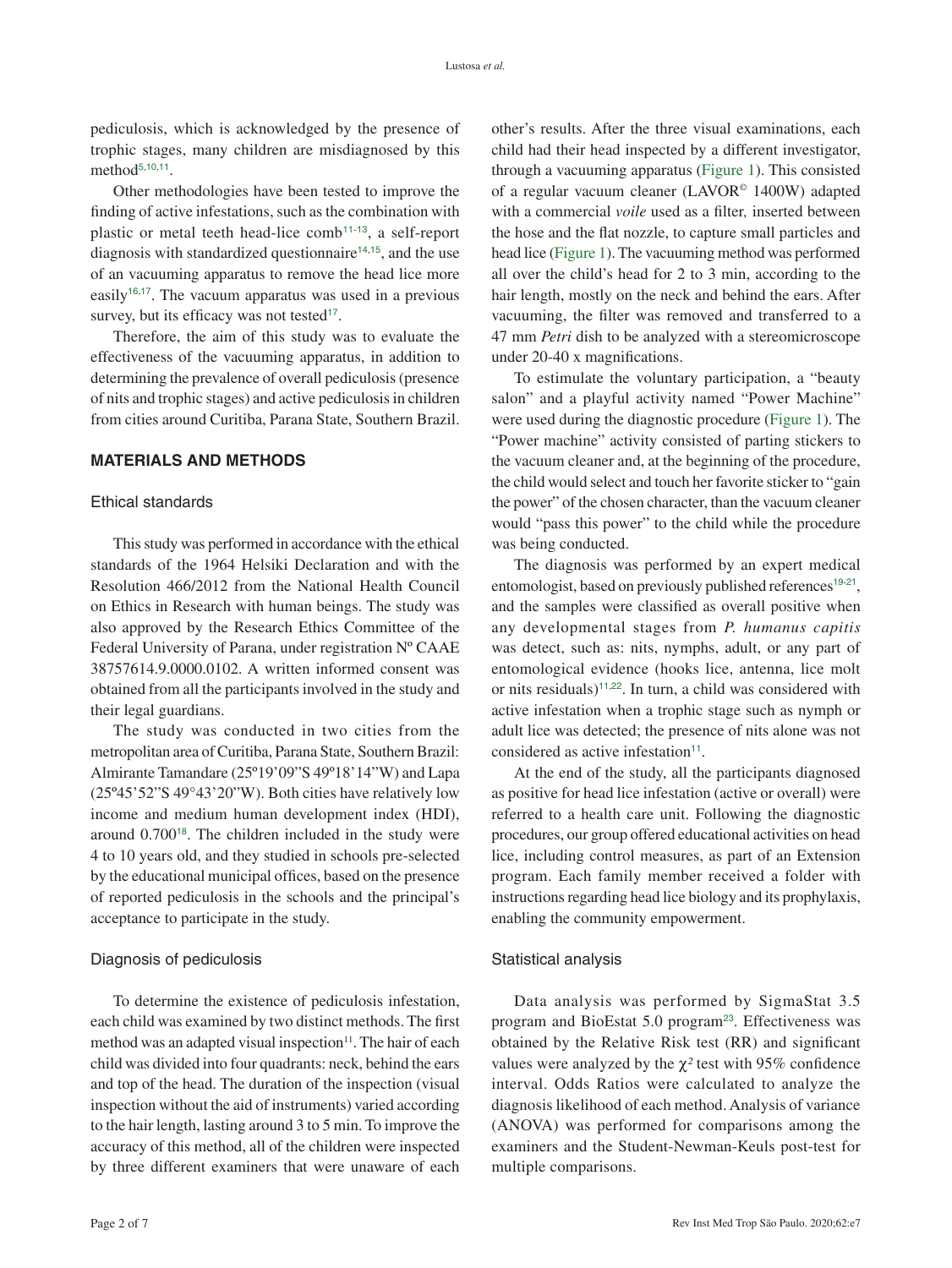

**Figure 1** - Vacuuming method to diagnose pediculosis: A) the vacuum apparatus ("Power Machine") with the stickers characters to be chosen by the child; B) the voile inserted between the hose and the flat nozzle to capture head lice; C) vacuuming the head scalp; D) the voile after the vacuuming procedure.

## **RESULTS**

The survey was conducted in 166 schoolchildren, aged 4 to 10 years old, 74 girls (44.6%) and 92 boys (55.4%). The overall prevalence of pediculosis was 63.3%, while the prevalence of active infestation was 18.7% (Table 1). There was no statistical difference regarding sex or the comparison of the two cities (Table 1). Despite not reaching a statistical significance, according to the Odds Ratios, girls overall prevalence was 1.13 times higher than the one of the boys  $(64.9\% \text{ versus } 62.0\%, \text{ respectively}; \chi^2 = 0.050, \text{p} = 0.8225).$ On the other hand, when looking at active infestation only, girls were 0.88 times more infested than boys (17.6% *versus*  19.6%;  $\chi^2$  = 0.762, p = 0.743) (Table 1).

Through visual inspection, the overall prevalence of pediculosis estimated by each examiner varied from 36.7% to 47.6% (Table 2), with no statistical difference among them  $(H = 4.378, p = 0.112)$ . Nonetheless, there

was a significant difference when more than one examiner inspected the child's head (H =  $33.487$ , p<0.001) as the prevalence of overall infestation increased to 52.4%-62.7% when two or three examiners inspected the same child (Table 2). There was not any difference between two and three examiners ( $H = 5.134$ ,  $p = 0.148$ ).

Considering the visual inspection method, a smaller number of children was diagnosed with active infestation, in comparison with the vacuuming method, and independently of the number of examiners. The prevalence of active pediculosis obtained by each examiner varied significantly from 0.6% to 4.8% (H = 6.647, p = 0.036) (Table 2). When more than one examiner inspected the child's head, the prevalence of active infestation was statistically higher in comparison with the inspection made by one examiner  $(H = 14.836, p = 0.022)$  with rates of 2.4% to 6.6% (Table 2). Moreover, there was no difference in the prevalence when two and three examiners diagnosed active infestations.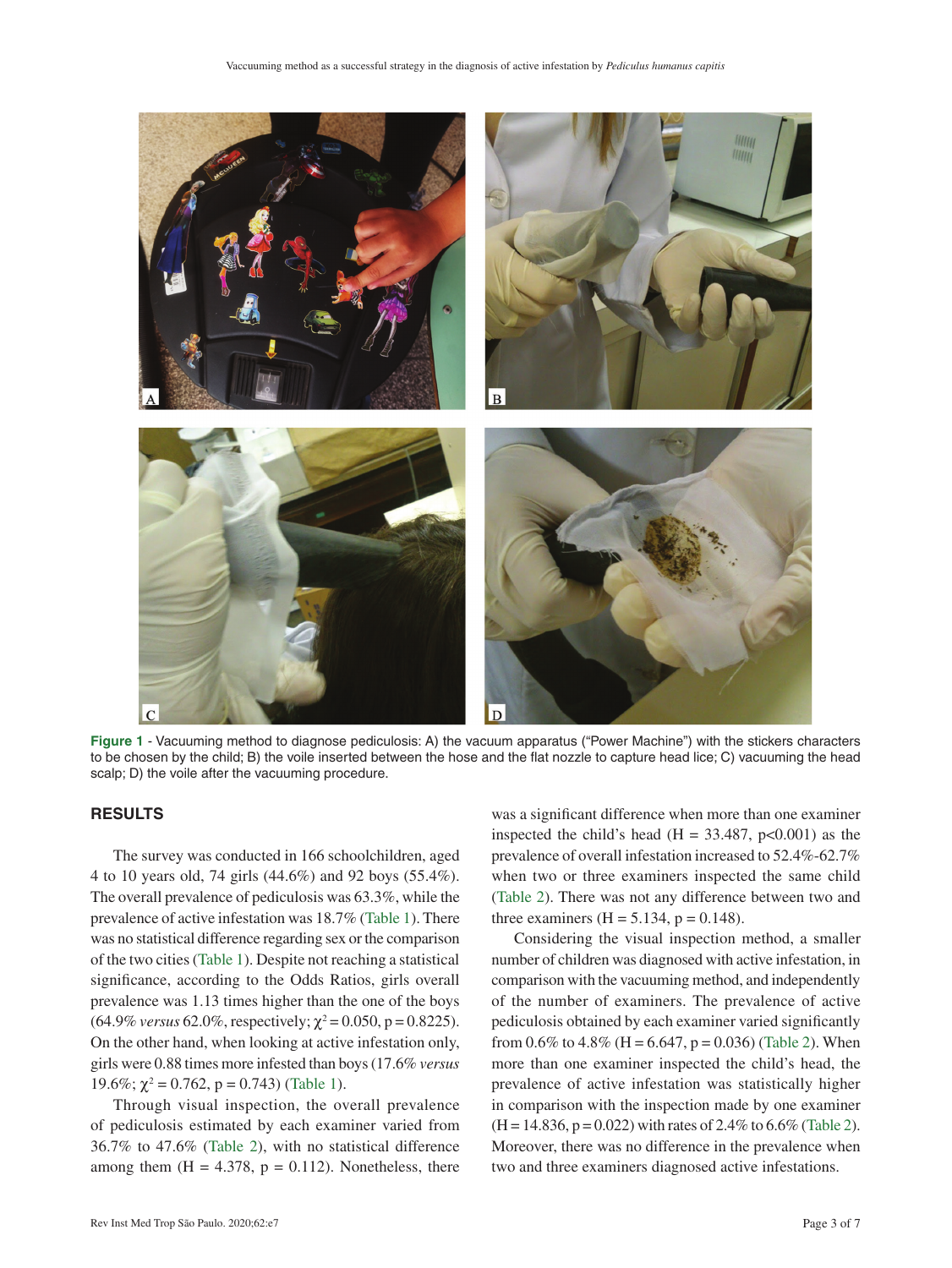|                     | N   | Overall pediculosis |      |       | Active pediculosis |                 |      |       |         |
|---------------------|-----|---------------------|------|-------|--------------------|-----------------|------|-------|---------|
|                     |     | N <sub>ov</sub>     | $\%$ | 0R    | p-value            | N <sup>ac</sup> | $\%$ | OR    | p-value |
| City                |     |                     |      |       |                    |                 |      |       |         |
| Lapa                | 91  | 61                  | 67.0 | 1.433 | 0.341              | 14              | 15.4 | 0.620 | 0.318   |
| Almirante Tamandare | 75  | 44                  | 58.7 |       |                    | 17              | 22.7 |       |         |
| Sex                 |     |                     |      |       |                    |                 |      |       |         |
| Girl                | 74  | 48                  | 64.9 | 1.134 | 0.823              | 13              | 17.6 | 0.876 | 0.743   |
| Boy                 | 92  | 57                  | 62.0 |       |                    | 18              | 19.6 |       |         |
| Total               | 166 | 105                 | 63.3 |       |                    | 31              | 18.7 |       |         |

**Table 1** - Prevalence of overall and active pediculosis in schoolchildren from the Metropolitan Area of Curitiba according to the municipality and the gender.

 $N =$  Number of participants;  $N^{\circ\prime}$  = Number of children with overall pediculosis;  $N^{\circ\prime}$  = Number of children with active pediulosis; % = prevalence of positive results; OR = Odds Ratio test result; *p-value* = significant values when p<0.05

**Table 2** - Effectiveness of visual inspection and vacuuming methods for diagnosing pediculosis and active pediculosis in schoolchildren from the Metropolitan Area of Curitiba.

| Method             |          | Overall pediculosis |           |          |                | Active pediculosis |           |          |  |
|--------------------|----------|---------------------|-----------|----------|----------------|--------------------|-----------|----------|--|
|                    | Positive | $\%$                | <b>RR</b> | p-value  | Positive       | $\%$               | <b>RR</b> | p-value  |  |
| Examiner 1         | 75       | 45.2                | 0.71      | < 0.05   |                | 0.6                | 0.03      | < 0.05   |  |
| Examiner 2         | 79       | 47.6                | 0.75      | < 0.05   | 3              | 1.8                | 0.10      | < 0.05   |  |
| Examiner 3         | 61       | 36.7                | 0.58      | < 0.05   | 8              | 4.8                | 0.26      | < 0.05   |  |
| Examiners1 & 2     | 102      | 61.4                | 0.97      | $0.410*$ | $\overline{4}$ | 2.4                | 0.13      | < 0.05   |  |
| Examiners 1 & 3    | 90       | 54.2                | 0.86      | $0.059*$ | 8              | 4.8                | 0.26      | < 0.05   |  |
| Examiners 2 & 3    | 87       | 52.4                | 0.83      | < 0.05   | 11             | 6.6                | 0.35      | < 0.05   |  |
| Examiners 1, 2 & 3 | 104      | 62.7                | 0.99      | $0.500*$ | 11             | 6.6                | 0.35      | < 0.05   |  |
| Vacuuming          | 51       | 30.7                | 0.49      | < 0.05   | 27             | 16.3               | 0.87      | $0.332*$ |  |
| Total              | 105      | 63.3                |           |          | 31             | 18.7               |           |          |  |

Number of participants = 166; Positive = number of positive results diagnosed by each method; % = prevalence of positive results; RR = Relative Risk test of being diagnosed by each method*; p- value* = significant values considered when p<0.05; \* *p-values* considered statistically non-different from the total.

Through the vacuuming method, 30.7% of the children had positive results for overall infestation and 16.3% for active infestation. Considering that by visual inspection, the highest prevalence for overall infestation was 62.7%, the visual inspection was more sensitive in detecting overall pediculosis (Table 2 and 3). Nonetheless, vacuuming was the most reliable method to diagnose active infestation, when compared to the visual inspection in all active pediculosis cases (RR =  $87\%$ , p = 0.332, Table 2).

Visual inspection, with two up to three examiners, was the most effective method to diagnose overall pediculosis  $(H = 58.465, p < 0.001)$ . Odds Ratios showed that the visual inspection was 2.87 (two viewers) to 3.78 (three viewers) times better than vacuuming (Table 3). In contrast, vacuuming was more effective in detecting active infestation  $(H = 58.465, p < 0.001)$ . The Odds Ratios showed that this method is 2.74 times better in detecting trophic stages than

three examiners diagnosis by visual inspection (Table 4). Even though, four children diagnosed with active infestation by visual inspection were not detected by vacuuming (Table 2).

#### **DISCUSSION**

<span id="page-3-1"></span><span id="page-3-0"></span>The present study is the first to report the pediculosis prevalence in Southern Brazil. The 63.3% overall pediculosis prevalence detected by the present study (Table 1), was much higher than the national average of 24%2 . This is one of the highest pediculosis prevalence described in the American continent, together with those obtained by combing and visual inspections in Argentina's endemic areas (85% and 69%)<sup>24,25</sup>. Taking into consideration the active pediculosis prevalence, the 18.7% obtained in this study (Table 1) was also one of the highest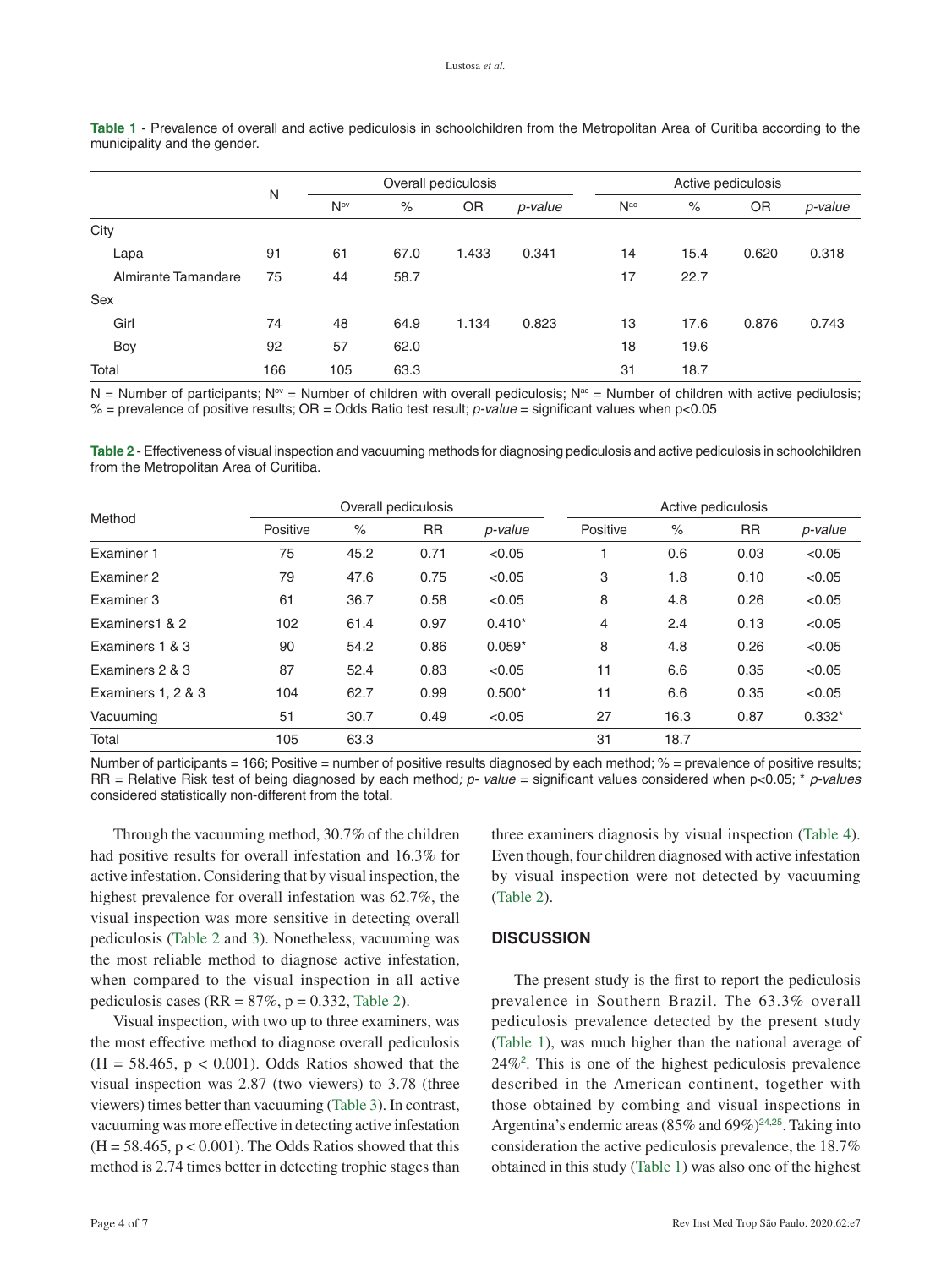| Table 3 - Statistical analyses (OR and p-value) showing the likelihood of the visual inspection overcoming the vacuuming regarding |  |  |  |
|------------------------------------------------------------------------------------------------------------------------------------|--|--|--|
| the overall pediculosis diagnosis.                                                                                                 |  |  |  |

| Method      |       | examiner rate |       | 2 examiners rate | 3 examieners rate |         |  |
|-------------|-------|---------------|-------|------------------|-------------------|---------|--|
|             | ΟR    | p-value       | ΟR    | p-value          | ΟR                | p-value |  |
| 1 examiner  |       |               |       |                  |                   |         |  |
| 2 examiners | 1.663 | 0.028         |       |                  |                   |         |  |
| 3 examiners | 2.190 | 0.001         | 1.317 | 0.264            |                   |         |  |
| Vacuuming   | 1.727 | 0.023         | 2.874 | < 0.001          | 3.782             | < 0.001 |  |

1 examiner rate = rate of positive results obtained by one examiner only; 2 examiners rate = rate of positive results obtained by two examiners; 3 examiners = positive results obtained by three examiners; OR = Odds ratio test result; *p-value* = significant values considered when p<0.05;

**Table 4** - Statistical analyses (OR and *p-*value) showing the likelihood of vacuuming overcoming the visual inspection for active pediculosis diagnosis.

| Method      |       | examiner rate rate |       | 2 examiners rate rate | 3 examiners rate |         |  |
|-------------|-------|--------------------|-------|-----------------------|------------------|---------|--|
|             | ΟR    | p-value            | ΟR    | p-value               | ΟR               | p-value |  |
| 1 examiner  |       |                    |       |                       |                  |         |  |
| 2 examiners | 2.051 | 0.378              |       |                       |                  |         |  |
| 3 examiners | 2.874 | 0.113              | 1.402 | 0.637                 |                  |         |  |
| Vacuuming   | 7.867 | < 0.001            | 3.836 | 0.001                 | 2.737            | 0.010   |  |

1 examiner rate = rate of positive results obtained by one examiner only; 2 examiners rate = rate of positive results obtained by two examiners; 3 examiners = positive results obtained by three examiners; OR = Odds ratio test result; *p-value* = significant values considered when p<0.05

reported in the country26,27. Despite the fact that Curitiba city, Parana State capital is one of the most developed cities in the country, with a high HDI (0.8 to 1); there are less developed municipalities in its surrounding18, like the cities included in this survey.

<span id="page-4-3"></span>The comb method is 2 to 4 times faster and more effective to diagnose active pediculosis than the visual inspection method<sup>11,13,28</sup>, however, its acceptance can be low by children and parents who may complain about embarrassment, tedious, time-consuming and physical discomfort<sup>29</sup>. In the present study, we chose not to use the comb method because most children from the community have dense and curly hair and would complain about combing as being "painful" and an embarrassing procedure. Thus, we used another methodology, the vacuuming method, and added a playful activity<sup>30</sup> to it, to increase the acceptance by children and the approval by their parents.

<span id="page-4-4"></span>The prevalence of overall infestation in girls observed at the present study is similar to the reported ones in other studies from Brazil and other countries<sup>9,17,[31](#page-1-0)</sup>. The differences between sex may be associated to behavioral variations<sup>6</sup>. However, this behavioral variation may not be considered when taking into consideration the active infestation, as in the present study there was not a statistical

<span id="page-4-1"></span><span id="page-4-0"></span>difference between the prevalence of active infestation in boys and girls (Table 1). Considering that the empty nit can remain attached to the hair as long as six months after the infestation<sup>4</sup>, the finding of an empty nit could result in a false positive for head lice infestation, mainly in children with long hair<sup>10,19,25</sup>. Considering that, this difference may be more related to hair length than to sex ratio $6.9$ .

<span id="page-4-6"></span><span id="page-4-5"></span><span id="page-4-2"></span>In the present study, it was observed that at least two examiners are optimal to validate the diagnosis by the visual inspection method (Table 3). Considering the Odds Ratio test, two examiners are 1.66 times more likely to detect overall infestation in schoolchildren than only one examiner ( $p = 0.028$ , Table 3). However, when only active infestation was considered, this difference was not significant ( $p = 0.378$ , Table 4). The diagnosis conducted by two examiners has already being reported, however these studies did not measure the agreement between the examiners $8,13,19$ . Nonetheless, in the present study, the effectiveness of visual inspection in detecting active infestation did not surpass 40% considering all the positive cases ( $RR = 35\%$ , Table 2), which was similar to other studies<sup>11,15</sup>. The number of positive cases for active infestation is lower because trophic stages can avoid light and use camouflage, making it hard to identify them on the head by visual inspection<sup>19,28,32</sup>.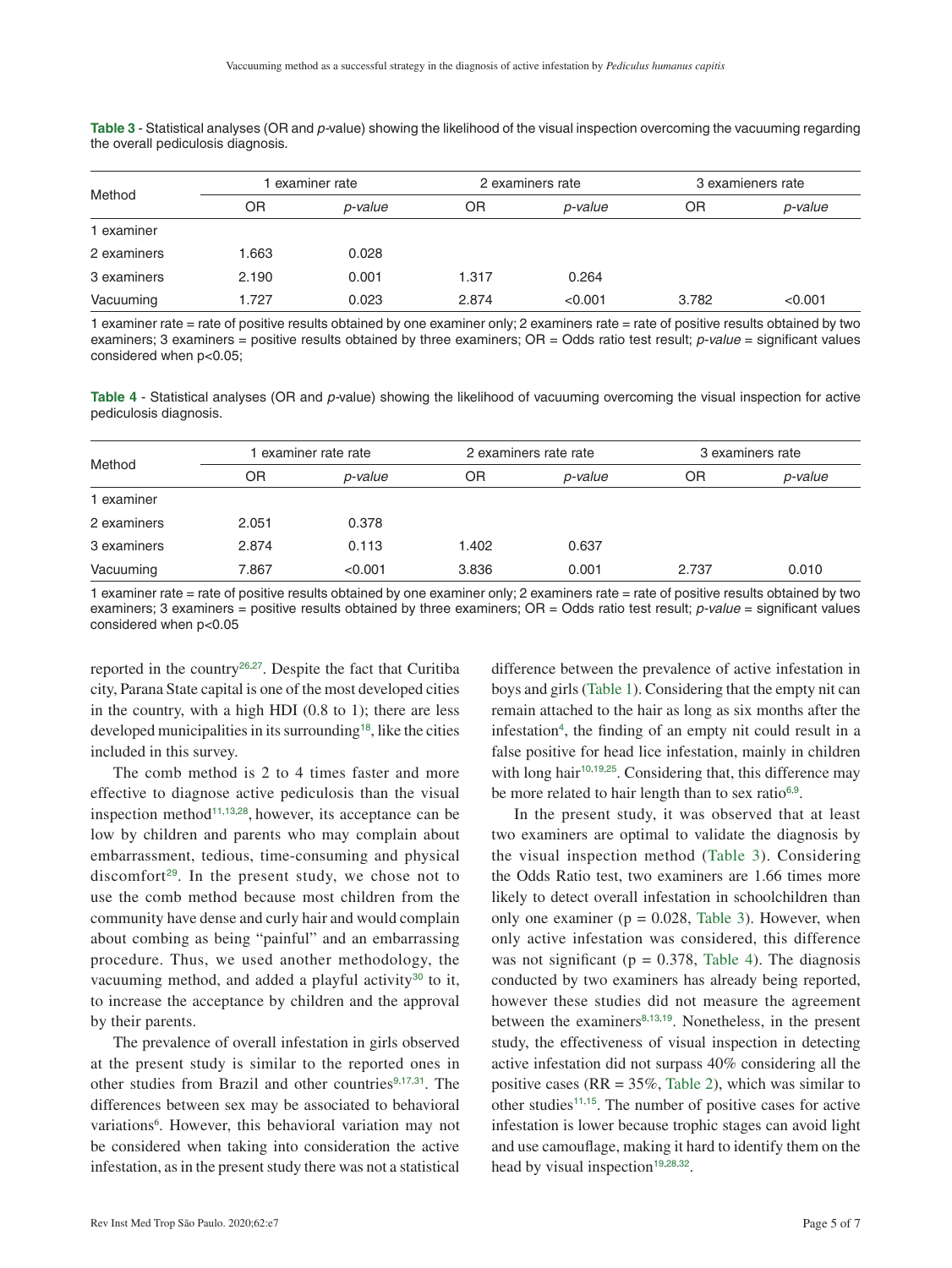Visual inspection seems to be the method of choice in Brazilian researches as most of the previously published work used it to detect active pediculosis<sup>15,26,27</sup>. However, even if the result is obtained by different examiners, this method usually overestimate the number of positive cases, as the examiners consider empty nits as an indicative of active infestation, and they often fail to distinguish between active and past infestation<sup>10-12,28</sup>. Thus, the children diagnosed as positive by the visual inspection may be treated unnecessarily, missing school days, and their parents missing working days<sup>3,10,13,19</sup>.

<span id="page-5-3"></span><span id="page-5-1"></span><span id="page-5-0"></span>Several reports show that a lack of basic knowledge and many myths regarding pediculosis are frequent among school communities<sup>33-35</sup>. The major problem pointed by these reports was the misunderstanding on how head lice are transmitted and treated. Another concern is the embarrassment among parents of infested children, which interfere with the management of this medical condition<sup>29</sup>. There is not a public program directed to the control of head lice in both regions studied, thus the creation of permanent educational programs, associated with the correct diagnosis, may help to reduce the prevalence of active pediculosis in schoolchildren $9,34,35$ .

This was the first study comparing vacuuming with visual inspection in the diagnosis of head lice. In the present study, the prevalence of active pediculosis obtained by vacuuming was significantly higher ( $RR = 87\%$ , Table 2) than visual inspection. Other studies have described that the vacuum cleaner is efficient to remove head lice from carpets and fomites<sup>16</sup>, and it has been already used to detect active pediculosis in schoolchildren, but vacuuming was not compared to other methods<sup>17</sup>.

Our results show that vacuuming was the best method to detect active pediculosis (Table 4). However, four children diagnosed with living lice, by visual inspection, were not diagnosed as positive by the vacuuming (Table 2). This could have occurred because the visual inspection (with removal of the living louse, owing to ethical reasons) was conducted prior to the vacuuming exam or due to mishandling by the researcher that performed the vacuum method. Thus, if the head lice were not removed during the visual inspection, those children would probably have been properly diagnosed by the vacuuming.

There is no previously published data comparing the vacuuming and the visual inspection methods. The vacuuming showed to be 7.87 times better to detect active infestation than the visual inspection made by one examiner (p<0.001, Table 4). There is not a study comparing the comb method with the vacuuming method to diagnose active pediculosis, so that new studies are necessary to determine what methodology is the most effective. As the effectiveness of the vacuuming method and its acceptance associated with the playful activity was high, it could be used by educational

and health offices as the standard method to diagnose active pediculosis, to improve public health and to reduce the prevalence of active pediculosis in schoolchildren.

#### **ACKNOWLEDGMENTS**

 We thank the undergraduate students Valéria Mendes Soares, Raquel Vizzotto de Menezes, Raymundo Seguí López-Peñalver and Lourdes Mengual Sanches and the laboratory assistant Eliana Maura Leite, for their assistance during the diagnostic procedures and their collaboration with the Extension program and educational activities.

# **AUTHORS' CONTRIBUTIONS**

JH, CYO, VAV and DRK contributed to the study conception and design; JH, CYO, ABS and BJFSL attended the patients, applied the questionnaire and obtained the data and the informed consent from the patients and their legal guardians; JH, CYO and DRK performed the lab experiments; BPRL, LR, MKS, MAV and DRK analyzed the data and wrote the manuscript. All of the authors have read the paper and approved the final version.

### <span id="page-5-2"></span>**CONFLICT OF INTERESTS**

The authors state that they have no conflict of interest to declare.

### **FINANCIAL SUPPORT**

This research was funded by UFPR Office for Extension and Culture (PROEC) and by the Brazilian Extension Program for Universities (ProExt). Scholarship from UFPRTesouro Nacional and Araucária Foundation (to Lustosa BPR), CAPES (to Haidamak J, Oishi CY, Souza AB and Lima BJFS), and National Counsel of Technological and Scientific Development, Brasilia, Brazil, for fellowship (Vicente VA).

#### **REFERENCES**

- 1. [De Geer C. Mémories pour servir à l`historie naturelle des](#page-0-0)  [insectes. Stockholm: Pierre Hesselberg; 1778. p.69-82.](#page-0-0)
- 2. [Devera R. Epidemiología de la pediculosis capitis en América](#page-0-1)  [Latina. Saber. 2012;24:25-36.](#page-0-1)
- 3. [Amazonas PH, Souza RB, Mendes J, Moroni FT, Borges-Moroni](#page-0-2)  [R. Pediculose em crianças e jovens atendidos em orfanatos e](#page-0-2)  [ambulatório público de Manaus, AM, Brasil. Rev Patol Trop.](#page-0-2)  [2015;44:207-14.](#page-0-2)
- 4. [Nutanson I, Steen CJ, Schwartz RA, Janniger CK. Pediculus](#page-0-3)